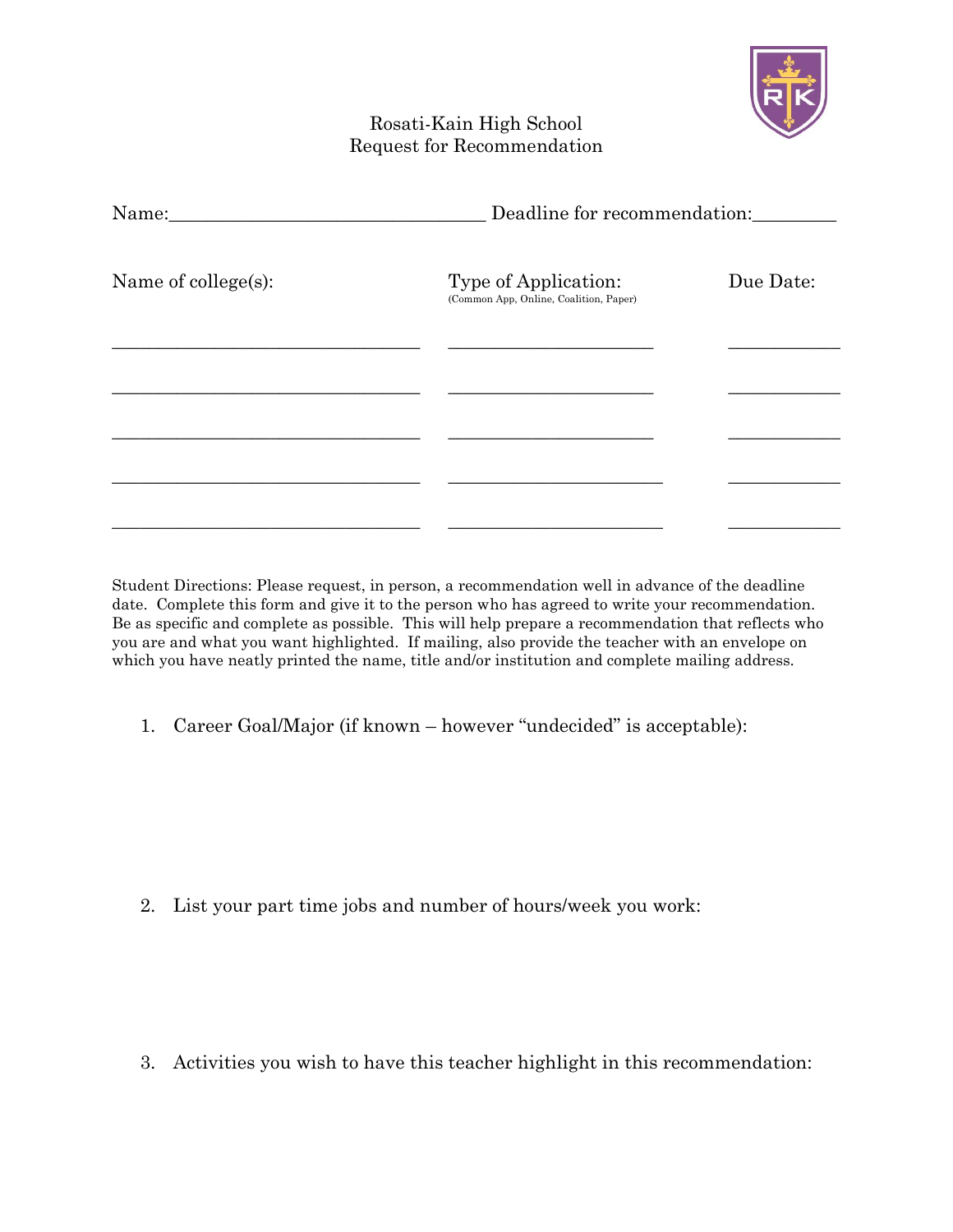- 4. Significant volunteer and/or off-campus activities in which you have participated:
- 5. What do you consider your greatest accomplishment? Why?

6. What other information for this particular recommendation would be helpful for this recommender to know? (Explanation of special or unusual circumstances, honors you have received, scholarship criteria if applicable, difficulty of this particular school, etc.)

**Directions for faculty:** Recommendations should be submitted (or mailed) directly by you. In the event a college requests that a student send everything together, seal the envelope, sign across the seal and return it to the Guidance Office.

\*\*\*\*Remember, if the student is using Common App, you must write and upload a letter of recommendation AND fill out a "Common App Teacher Evaluation" before the recommendation is able to be sent.\*\*\*\*